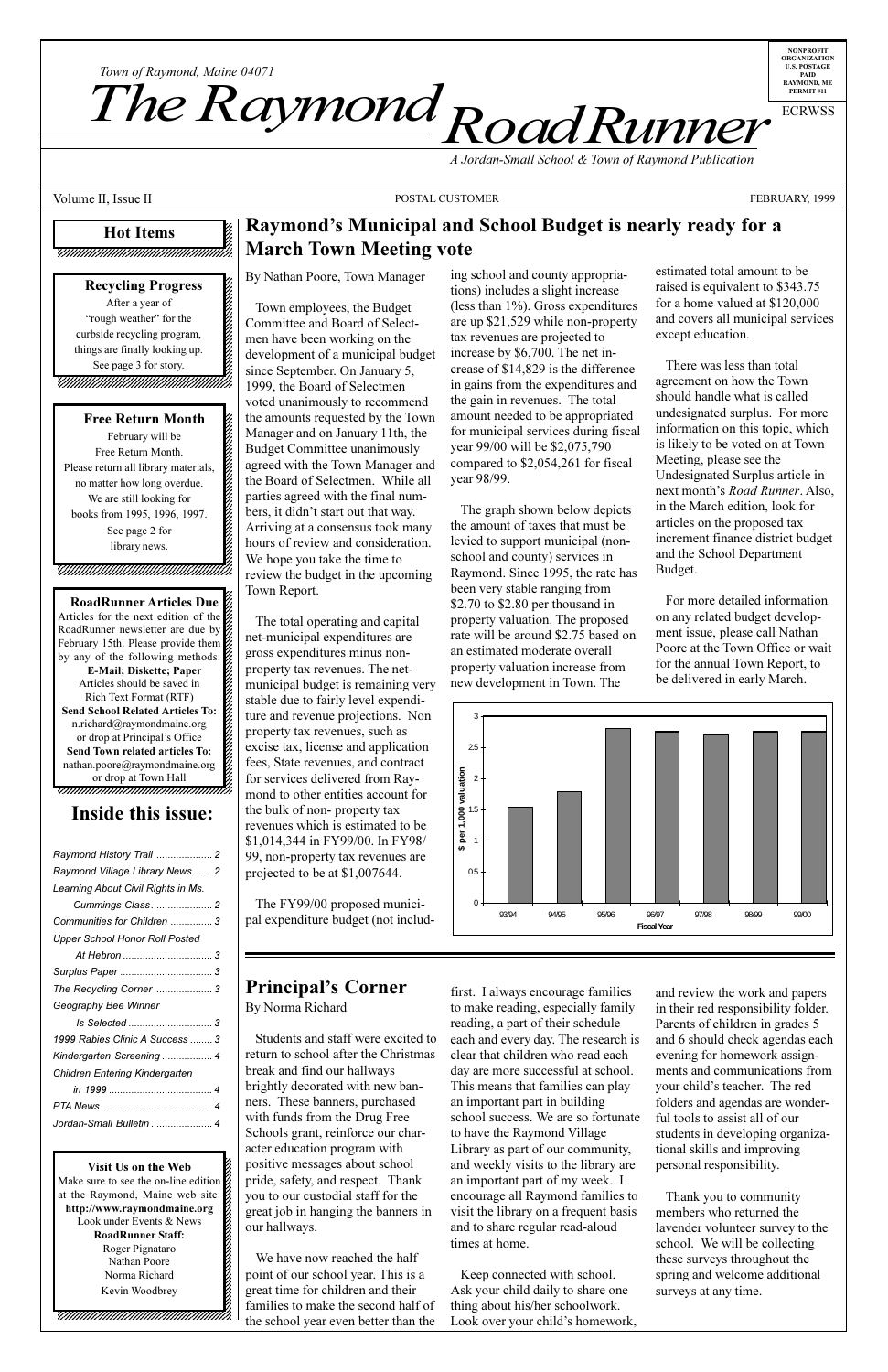# February 1999 **Events and Meeting Schedule**

| <b>SUNDAY</b>                                                                                   | <b>MONDAY</b>                     | <b>TUESDAY</b>                                                                                           | <b>WEDNESDAY</b>                                                                                                    | <b>THURSDAY</b>                       | <b>FRIDAY</b>                                                                        | <b>SATURDAY</b>                                                                                                                    |
|-------------------------------------------------------------------------------------------------|-----------------------------------|----------------------------------------------------------------------------------------------------------|---------------------------------------------------------------------------------------------------------------------|---------------------------------------|--------------------------------------------------------------------------------------|------------------------------------------------------------------------------------------------------------------------------------|
| <b>TH=Town Hall</b><br>JS=Jordan-Small<br>KC=Kokatosi Campgnd<br>TG=Town Garage<br>FB=Fire Barn | 1                                 | $\overline{2}$<br>7:00PM TH<br>Selectmen<br>7:00 PM FB<br>Rescue Officers<br>7:00 PM FB<br>Fire Training | $\mathbf{3}$<br>7:00PM TH<br><b>Planning Board</b><br><b>Public Hearing</b><br>7:00PM JS<br><b>School Committee</b> | 4<br>6:30PM KC<br>Lions Club          | 5<br>2:20PM JS<br>Good News Assembly                                                 | 6                                                                                                                                  |
| $\overline{7}$                                                                                  | 8                                 | 9                                                                                                        | 10<br>7:00PM TH<br><b>Planning Board</b><br><b>Business Meeting</b><br>7:00PM FB<br>Rescue General                  | 11                                    | 12                                                                                   | 13                                                                                                                                 |
| 14<br>10:00AM TH<br>Appleals Board<br>Site Walk                                                 | 15<br>7:00PM FB<br>Fire General   | 16<br>6:00PM TH<br><b>Budget Committee</b><br>7:00PM TH<br>Selectmen                                     | 17<br>7:00PM JS<br>School Committee                                                                                 | 18<br>6:30PM KC<br>Lions Club         | 19                                                                                   | 20                                                                                                                                 |
| 21                                                                                              | 22<br>7:00PM TH<br>Appleals Board | 23<br>7:00PM TH<br>Founder's Day Com.<br>7:00 PM JS<br>Conservation Com.                                 | 24<br>7:30PM FB<br><b>Ladies Auxiliary</b>                                                                          | 25<br>7:00PM TH<br>Cemetery Committee | 26<br>Appeals Board Deadline<br>for March Meeting<br>2:20PM JS<br>Good News Assembly | 27                                                                                                                                 |
| 28                                                                                              |                                   |                                                                                                          |                                                                                                                     |                                       |                                                                                      | <b>TBATH</b><br><b>Diabetes Meeting</b><br><b>TBA JS</b><br>Middle School Dev. Com.<br><b>TBATH</b><br>Budget/Finance<br>Committee |

during the visit, even though it was so far away as to appear little more than a dot, and probably would have never been noticed if Mr. Tripp didn't point it out!

#### **Raymond History Trail**

Mrs. Blanchard's class and Mrs. Spencer's class spent the rest of their day doing research, working on biographies, creating time-lines, reading the quilt books we have begun to amass. They also had the wonderful opportunity to interview Mrs. Betty McDermott about her life in Raymond. I know they learned a lot from her.

The History Trail Project has had a busy new year already. On January 7, all three classes and Mrs. Hall devoted the whole day to activities concerning research and the quilt. Each class spent two hours under Mrs. Hall's direction, working on the applique technique in the center part of the quilt. As you know, this year's efforts concern the North Raymond and East Raymond areas of town, and the quilt center piece reflects our visit to the Edwards' Farm in North Raymond. It is alive with the children's remembrances of that visit: the barn, the well, the chicken house, the trees and flowers. And of course, the true highlight of the visit is represented...the baby porcupine. It caused a huge furor

Ms. Cummings' Multi-age 2/3 has been learning a great deal about slavery, the Civil War, the Civil Rights Movement, and Martin Luther King, Jr. We learned that the first slaves were brought to America in 1619! That's a long time ago. We learned that Martin Luther King, Jr. was put in jail 13 times. Once, he was put in jail for 4 months at hard labor because he was driving 5 miles over the speed limit! Ms. Cummings never drives over the speed limit but she thinks that 5 miles over would be easy to do. We also learned about the Children's Crusade in Birmingham, Alabama in 1963. Children our age marched to protest against segregation in public places and fire hoses were aimed at them.

But, for me, the true magic of that evolving quilt center is the representation of Dorothy and Bereneice Edwards and of their brother, Carleton. None of the teachers except me, and certainly none of the children, knew Mr. Edwards but my memory of him is very vivid and it does my heart good to see him there.

My class will be writing to local people who might be able to give us information about the area. The History Trail Project

#### **Learning About Civil Rights in Ms. Cummings Class**

We will be doing a presentation about our learning on Tuesday, February 2, at 7:00 PM in the Cafeteria. It is called "Abraham, Martin, and Pinkus Aylee." We would love to have you some to see us perform and all are welcome. Oh, and if you want to know who Pinkus Aylee was, you'll have to come to the play!

#### **Raymond Village Library News**

The Raymond Village Library needs volunteers at the circulation desk. The current openings are: any Monday, 3-5:30 p.m.; the first and fourth Monday of the month 5:30-8 p.m.; the second Saturday of the month 10:00-1:00 and the first, third and fourth Saturday of the month from 1-4 p.m. Call 655-4283 for more details.

The Reading Group meets Thursday, February 25 at 7-8:30, at the library. At this meeting they will discuss the book "One Hundred Years of Solitude" by Gabriel Garcia Marquez. Please bring some ideas for future reading. All are welcome.

The library now offers puzzles for both adults and children. This is something families can do together and as an alternate activity for these snowy winter days.

February will be Free Return Month. Please return all library materials, no matter how long overdue. We are still looking for books from 1995, 1996, 1997. So this is the time to return them, no questions asked and no fees due.

Just a reminder to call the library beforehand, when the weather is inclement and save yourself a trip, in case the library is closed.

needs information about the following sites: Town Hall, Clough's Store, the Grange Hall, the cemetery, both churches, the Town Pound, the Poor Farm, the North Raymond School, the Civil Defense Shelter, the Wilson Spring House, the homesteads of Francis Symond, Simeon Small, the Halls, the Edwards, and the Jordan Small School. If you have any information or anecdotes or pictures you could share about these sites, please contact us at school.

We would like to thank the volunteers who

helped with our work day, and made it possible. Special kudos to Christine Powell, Suzanne Pendleton, Beth Clark, Jo Martyn-Fisher, Jenny Holbrook, and the always amazing Roberta Meserve. We appreciate your help more than we can say.

On Friday, March 5, we will be having a quilt-tying day at school. We would love to have community help and invite you to join us between the hours of 9:00 and 2:30.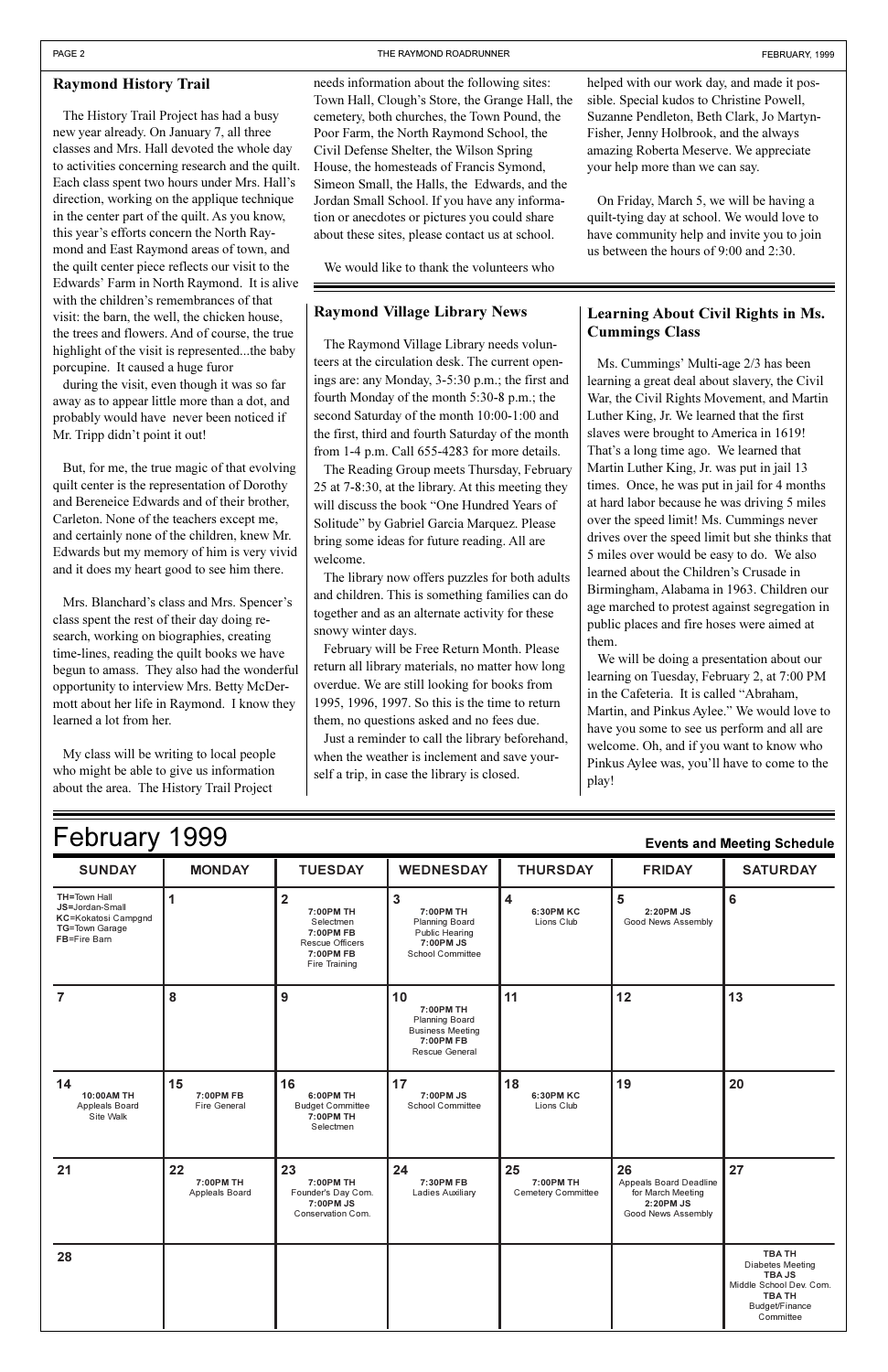#### **1999 Rabies Clinic A Success**

This year's Rabies Clinic was held Saturday, January 16th from 1:00 p.m. to 4:00 p.m. at the District 2 Fire Station. Dr. Jim Stephenson, his wife Judy, and their Vet Tech, Lisa Schoonmaker helped with the vaccinations. Nancy Yates and Louise Lester were there to register dogs. Nathan White, Teddy Coffin, and James Gerry helped set up the District 2 garage for the clinic. Tim Alexander and Sarah Beaulieu helped with the traffic flow, holding of pets and returning District 2 back to a normal condition.

There were 67 animals vaccinated and 22 dogs licensed. This is the third year Raymond has hosted a clinic. Because of the Rabies epidemic the last few years, we feel that it is imperative that mammals like our dogs and cats are vaccinated against this disease which can harm people as well as animals.



After a year of "rough weather" for the curbside recycling program, things are finally looking up. Reports of declining service and the threat of its elimination caused the Recycling Committee to reconvene and put out the survey that so many of you (a total of 775) filled out at the polls in November. Here are the results of that survey:

Do you participate in the current curbside recycling program? Yes - 83% No - 17%

Do you feel that recycling pickup could be reduced to every two weeks? (Total - 705) Yes -  $76\%$  No -  $24\%$ 

> Please remember that all dogs in Raymond must be licensed by January 30 without incurring an additional charge of \$3.00. Licensing funds go toward caring for the stray animals in our Town and State. It also supports in part our State Veterinarian's office, which watches over all animals in the State and runs Maine's Veterinary Laboratory which tests animals for diseases like Rabies.

Do you feel that recycling pickup could be reduced to once/ month? Yes- 21% No- 79%

#### **The Recycling Corner**

#### **The Survey**

Do you use the drop-off containers for corrugated cardboard at the school, the Public Works garage, or the Main St. Fire Station?

Yes - 57% No - 43%

Circle all materials you recycle curbside: (from a total of 646 participants) Clear Glass - 87% Cans - 87% Newspaper - 91% Magazines - 76% Paperboard - 59% #2 Plastic - 86%

Would you participate in a drop-off system for the curbside materials mentioned above? (Total - 712)

Yes- 66% No- 34%

High Honors (with grades of  $B<sup>+</sup>$  or higher)

#### **The New Contract**

After negotiating with the contractor, it was determined that the best solution to many problems, and to prevent a drastic increase in the cost of curbside pickup, was to go to a biweekly, or every other week pickup. At the same time the contractor agreed to supply two new drop-off containers that would be more suitable for their purpose. Further negotiations gave Raymond ownership of one of the drop-off containers at the end of the contract, and insisted that all goods be recycled if a market was available within 100 miles. This contract still has to be approved by voters at the annual town meeting, but the recycling survey (above) showed wide spread support. In anticipation of public support the change in service starts in February. The new contract is not dependent on tonnage, so the more we can recycle, the more we'll save on trash tipping fees. Remember, no matter how you dispose of it, trash is pollution. Recycling, on the other hand, prevents unwanted goods from becoming trash. It saves energy and valuable

#### **Communities for Children**

Would you like your children to have a smooth transition from Raymond schools to other middle/secondary schools? Are you interested in meeting other families with young children? These are two projects the Communities for Children group is working on. We are also interested in establishing some kind of communication between all Raymond's community groups to gain a better understanding of what needs are being addressed and how some niches could be filled.

The next meeting is Tuesday, February 9, 7:00pm at the JSS library.

For more information call Lori Rand at 655-4277 or Laurie Wallace at 655-2222.

#### **Geography Bee Winner Is Selected**

The faculty at the Jordan-Small School would like to congratulate Patrick Mc-Clellan, winner of the school Geography Bee. Patrick, the son of Mike and Michelle McClellan, is a sixth grade student in Mrs. Lynne Estey's class. He will next take the qualifying exam for the state bee. Congratulations are also extended to Matthew Hotham, runner-up.

#### **Upper School Honor Roll Posted At Hebron**

Hebron, ME - For the Hebron Academy Upper School, Director of Studies Silver Moore Leamon has announced the honor roll for the Fall Trimester of the 1998 - 1999 academic year.

Junior: Erica Sanchez of Raymond Freshman: Seth Conger of Raymond; Giselle Pomerleau of Raymond

Honors (with grade of B or higher)

Senior: Michael King of Raymond Freshman: Jamie Fey of Raymond

raw materials in a world of dwindling resources. Thank you for your best efforts in recycling all that you can.

#### **Paperboard is Back!**

Many of you were frustrated by the intermittent service on paperboard (this includes cereal boxes, and any non-waxy, non-corrugated cardboard). This is because the contractor temporarily lost a market that would accept this product. The good news is that starting in February, this material will be picked up and recycled at a new location. This is a substantial amount of many people's trash, so join those who are helping out by recycling this product. Please flatten all boxes.

#### **Surplus Paper**

The Town Office has copy and computer paper surplus available for any Raymond group or organization. The paper was originally donated to the Town several years ago. Much of it was used for Town Office operations however, the age and condition of the paper has made it impractical to use in copiers and printers. This paper would be very useful for youth in day cares or for general use. Please call the Town Office at 655-4742 if interested.